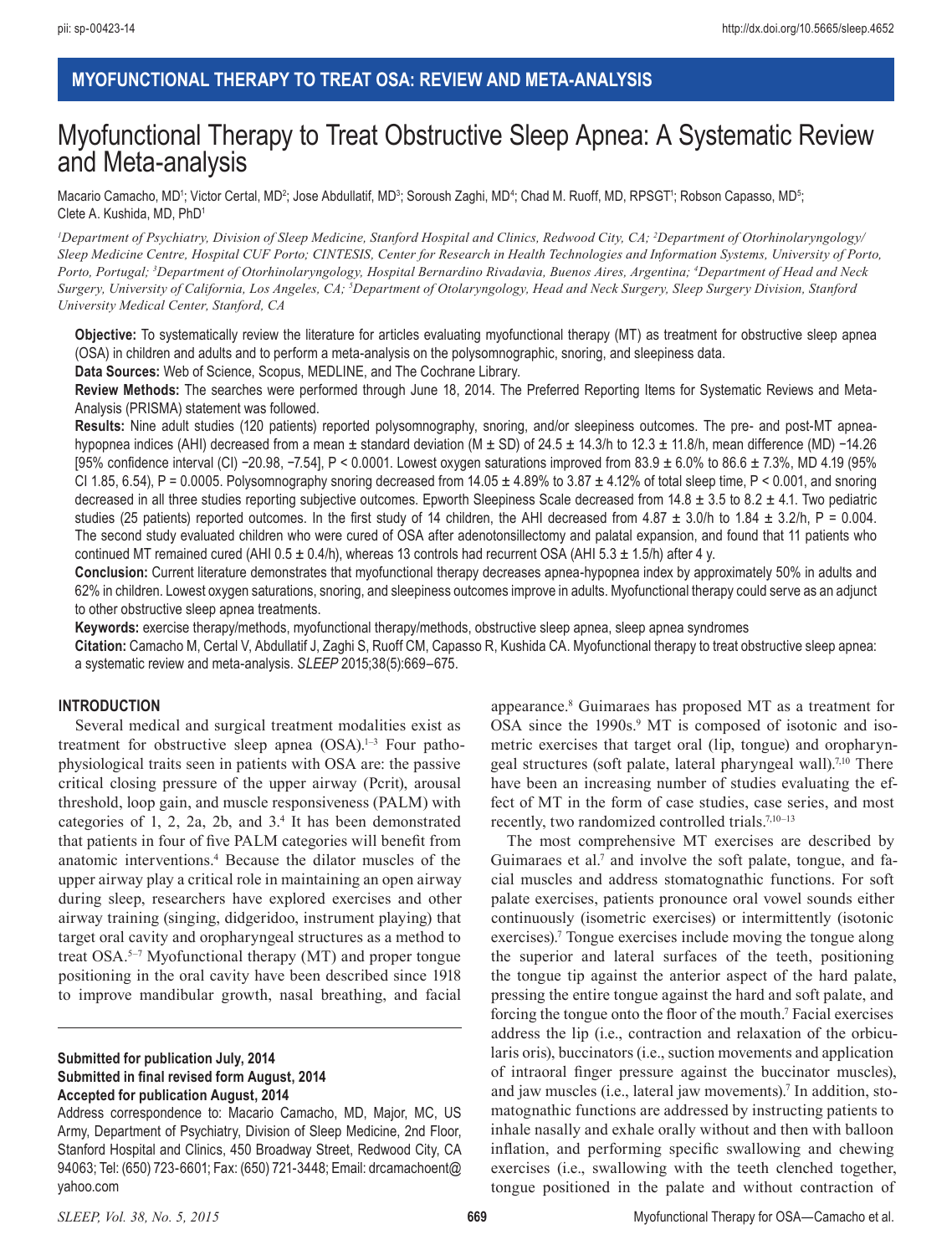perioral muscles; alternating chewing sides).7 A newer study describes a device that conditions and strengthens oral and tongue muscles.<sup>12</sup>

The objective of this study is to systematically review the literature for articles evaluating MT or oral/oropharyngeal exercises as treatment for OSA in both children and adults and to perform a meta-analysis on the available polysomnographic and sleepiness data.

## **METHODS**

## **Search Strategy**

A search was performed on Web of Science, Scopus, MED-LINE, and The Cochrane Library, initially January 18, 2014, with an update on June 18, 2014. MeSH terms and keywords used for the search included various combinations of the following: "myofascial reeducation," "myofunctional therapy," "obstructive sleep apnea," "orofacial myotherapy," "oral myotherapy," "oropharyngeal exercises," "sleep," "sleep apnea syndromes," "speech therapy," "upper airway exercises," and "upper airway remodeling." One example of a MEDLINE search is: ((("Myofunctional Therapy"[MeSH]) AND "Sleep Apnea Syndromes"[MeSH])) OR ("sleep" AND ("myofascial reeducation" OR "myofunctional therapy" OR "orofacial myotherapy" OR "oral myotherapy" OR "oropharyngeal exercises" OR "speech therapy" OR "upper airway exercises" OR "upper airway remodeling")).

For each of the searches, the titles and abstracts were screened and the full text versions of articles that met criteria were downloaded. Full texts were reviewed and any referenced articles that were not already obtained were ordered and obtained. "Related citations" were also reviewed during the searches, and the "cited by" function on Google Scholar was also used to identify any additional studies.

# **Study Selection**

Criteria for inclusion included peer-reviewed studies (published articles or abstracts) evaluating oral or oropharyngeal MT as an isolated treatment for either adult or pediatric OSA; studies needed to report quantitative polysomnographic, snoring, and/or sleepiness data pretreatment and posttreatment or they needed to report the percentage of difference between pretreatment and posttreatment outcomes. All languages were included. Exclusion criteria included studies evaluating singing, instrument playing, and studies without quantitative data. If individual patient data were reported and patients lost 10% or more of their body weight, then those patients were excluded. Studies in which the MT patients also underwent additional interventions such as continuous positive airway pressure therapy, mandibular advancement device therapy, sleep apnea surgery, allergy management, weight loss management, or any other intervention that could also contribute to improved sleep apnea outcomes were excluded (unless the additional interventions were performed in control groups and the data were provided separately for both MT and control groups).

# **Data Abstraction and Study Quality Assessment**

Authors MC, JA, and SZ independently performed a search of the literature and screened titles and abstracts and

downloaded the articles for inclusion. The decision to include the articles was made by consensus, and if necessary the final decision was made by author MC. Data collected included patient age, body mass index (BMI), polysomnographic data (AHI, lowest oxygen saturation), snoring, and sleepiness data. If data were missing from the articles, then the corresponding author was contacted in an attempt to obtain the data. The corresponding author of the study by Suzuki et al.<sup>12</sup> was contacted and confirmed that the reported oxygen saturation data were for lowest oxygen saturation and that tongue training was involved as part of the MT device training.

The National Institute for Health and Clinical Excellence (NICE) quality assessment tool was used to evaluate the quality of the included studies. The instrument consists of eight items that are assessed for each individual study.

# **Statistical Analysis**

The statistics were performed with the IBM Statistical Package for Social Sciences software (SPSS) version 20.0 (Armonk, New York, USA). Means and standard deviations were calculated before and after myofunctional therapy. Studies providing raw patient data without means and standard deviations were manually input into SPSS for calculation; or if individual scatterplots with pretreatment and posttreatment data were available, the estimated data point values were used to calculate the means and standard deviations. The null hypothesis for this study is that there is no difference in outcome data before and after myofunctional therapy. For combining data, a two-tailed, paired t test was performed ( $P < 0.05$ ) was the cutoff for significance). Review Manager (RevMan) [Computer program] Version 5.3 (Copenhagen: The Nordic Cochrane Centre, The Cochrane Collaboration, 2014) was used for meta-analysis. A random-effects model was used if heterogeneity existed and a fixed-effects model was used if no heterogeneity existed. When pooling the data in studies, the means, standard deviations, and 95% confidence intervals (CI) were calculated by REVMAN. Heterogeneity was assessed by  $I<sup>2</sup>$  statistic (inconsistency levels: low = 25%, moderate = 50% and high =  $75\%$ <sup>14</sup> and the Cochran Q statistic (with significant heterogeneity being considered when  $P \le 0.1$  was obtained).<sup>15</sup> If heterogeneity existed, then a sensitivity analysis was performed by removing each of the studies individually to identify the source(s).

The Preferred Reporting Items for Systematic Reviews and Meta-Analysis (PRISMA) guidelines were downloaded and followed during this review.16

## **RESULTS**

A total of 226 studies were screened for relevance, and 204 were excluded. After identification of 22 potentially relevant studies, they were downloaded and the reviews of the reference lists yielded an additional 6 studies, for a total of 28 studies.<sup>7-13,17-36</sup> Nine were review articles,<sup>8,20,22,27,30,32-34,36</sup> two reported no intervention, $24,31$  two studied lip exercises and the effect on lip thickness,  $21,37$  one reported breathing exercises not involving oral cavity or oropharyngeal structures,<sup>28</sup> one was a letter to the editor,<sup>11</sup> and two studies were abstracts in which data were later reported in the authors' journal articles.19,25 Eleven studies met criteria and were included in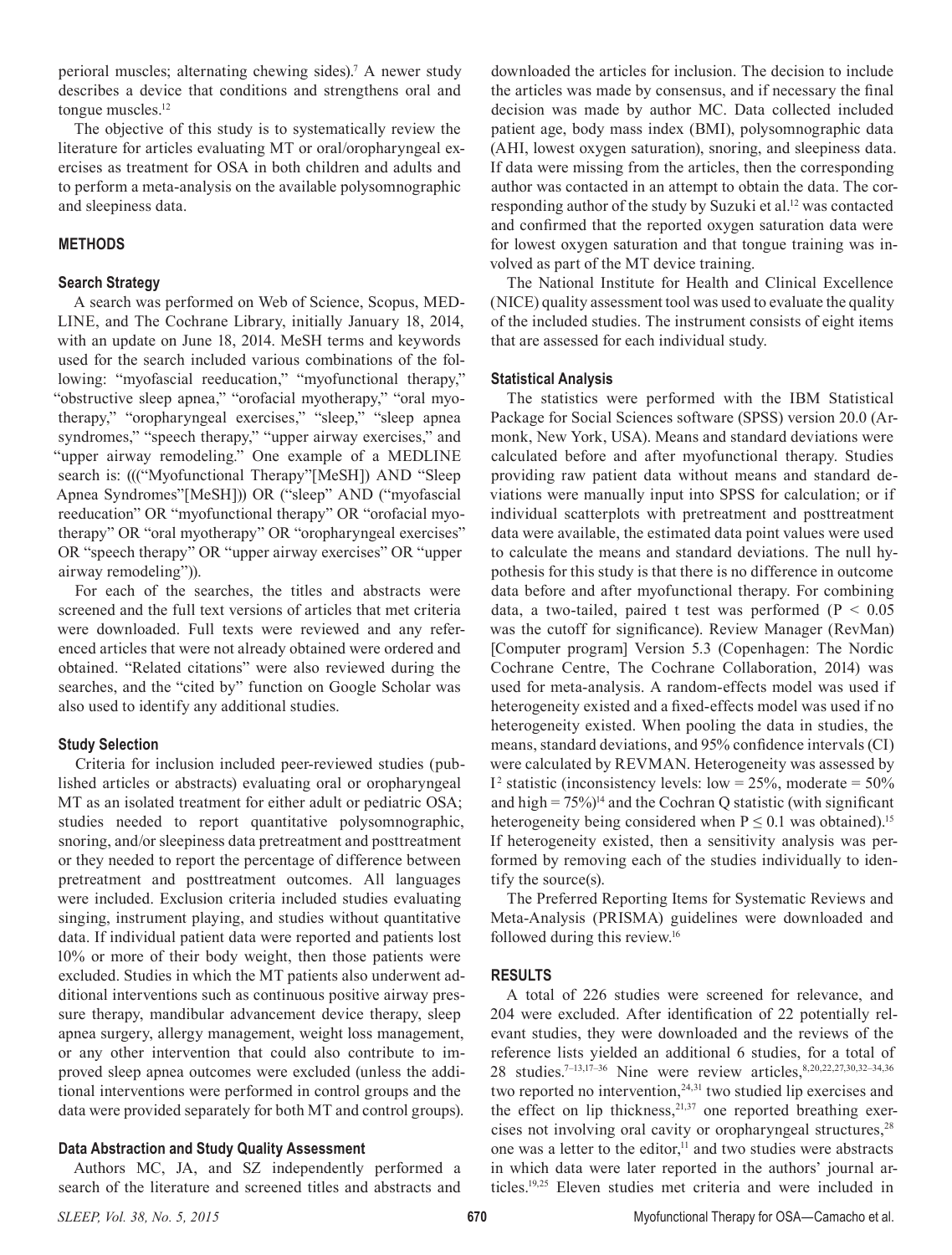this review. Individual patient data were reported by one pediatric study<sup>35</sup> and one adult study,<sup>12</sup> whereas the remaining nine studies reported outcomes with means and standard deviations.7,9,10,13,17,18,23,26,29 Figure 1 summarizes the flow for study selection.

## **Methodological Quality of the Included Studies**

The studies included in this review included one abstract, $26$ one retrospective case report, $23$  three retrospective case series,  $9,10,18$  three prospective case series,  $12,17,29$  one randomized trial,<sup>35</sup> and two randomized controlled trials.<sup>7,13</sup> Most of the studies satisfied four to six of the eight NICE quality assessment tool items (presented in Table S1 of supplemental material). The main limitations were that the total number of

patients in most studies was low, the studies were at single institutions (except one that was multicentered) and most studies did not explicitly state that patients were consecutive.

## **Adult Studies**

A total of nine adult studies (120 patients, age  $44.5 \pm 11.6$  y, BMI  $28.9 \pm 6.2$  kg/m<sup>2</sup>) reported polysomnography and/or sleepiness outcomes (Table 1). Baz et al.<sup>17</sup> reported using American Academy of Sleep Medicine (AASM) scoring criteria but did not specify which year, Diaferia et al.<sup>13</sup> and Guimaraes et al.<sup>7</sup> reported using 1999 AASM scoring criteria, Suzuki et al.<sup>12</sup> scored based on the 2005 update to AASM scoring criteria, and the remaining five studies did not specify which polysomnography scoring criteria were used.<sup>9,18,23,26,29</sup>

The pre- and post-MT AHI mean  $\pm$  standard deviation  $(M \pm SD; 82$  patients) decreased from  $24.5 \pm 14.3/h$  to  $12.3 \pm 11.8/h$ , with a mean difference (MD) of −14.26 [95% CI  $-20.98$ ,  $-7.54$ ], Z score of 4.16 (P < 0.0001)

(Figure 2). Both the  $I^2$  statistic (91%) and the Q statistic (value of < 0.00001) demonstrated significant heterogeneity; therefore, studies were individually excluded to identify the source(s). Exclusion of the studies by Suzuki et al.<sup>12</sup> and Berreto et al.<sup>18</sup> resulted in no heterogeneity in the remaining 73 patients, with the  $I^2$  statistic = 0% and the Q statistic value of 0.6. The mean difference for the remaining studies was −10.49 26 [95% CI −12.67, −8.31]. In adult studies in which MT was performed for at least 3 mo, the mean AHI reduced from  $25.2 \pm 14.6/h$  to  $12.6 \pm 12.2$ /h, which is a 50% reduction.

The lowest oxygen saturation improved in 82 patients from  $83.9 \pm 6.0\%$  to  $86.6 \pm 7.3\%$ , MD of 4.19 [95% CI 1.85, 6.54], with an overall Z score of 3.5 ( $P = 0.0005$ ); see Figure 3. Both the  $I^2$  statistic (59%) and the Q statistic (value of 0.05)



**Figure 1**—Flow diagram demonstrating myofunctional therapy for obstructive sleep apnea (OSA) study selection. N, number of articles.

**Table 1**—Adult pre- and post-myofunctional therapy outcomes.

|                             | Study      |               | Age             | BMI                      | AHI (events/h)           |                                 |                | low $O_2$ (%)  | <b>ESS</b>     |               |  |
|-----------------------------|------------|---------------|-----------------|--------------------------|--------------------------|---------------------------------|----------------|----------------|----------------|---------------|--|
| Authors, Year               | Design     | N             | (years)         | (kg/m <sup>2</sup> )     | Pre-MT                   | Post-MT                         | Pre-MT         | Post-MT        | Pre-MT         | Post-MT       |  |
| Suzuki et al., 2013*        | <b>PCS</b> | 6             | $22.0 \pm 0.5$  | $23.8 \pm 1.8$           | $15.1 \pm 3.4$           | $9.2 + 1.5$                     | $90.0 \pm 2.9$ | $96.8 \pm 0.8$ |                |               |  |
| Kronbauer et al., 2013      | <b>PCS</b> | 8             | $(40 - 65)$     | $\qquad \qquad -$        |                          |                                 |                | -              | 11.75          | 4.25          |  |
| Diaferia et al., 2013       | <b>RCT</b> | 27            | $45.2 \pm 13.0$ | $25.0 \pm 7.4$           |                          | $28.0 \pm 22.7$ 13.9 $\pm$ 18.5 | $83.7 \pm 7.7$ | $84.9 \pm 8.8$ | $13.7 \pm 3.2$ | $7.5 \pm 3.7$ |  |
| Baz et al., 2012            | <b>PCS</b> | 30            | $44.1 \pm 7.5$  | $33.6 \pm 2.0$           | $22.3 \pm 4.5$           | $11.5 \pm 5.4$                  | $84 \pm 4$     | $87 + 5$       | $16.4 \pm 2.0$ | $9.3 \pm 2.9$ |  |
| Guimaraes et al., 2009      | <b>RCT</b> | 16            | $51.5 \pm 6.8$  | $29.6 \pm 3.8$           | $22.4 + 4.8$             | $13.7 + 8.5$                    | $83 + 6$       | $85 + 7$       | $14 \pm 5$     | $8 \pm 6$     |  |
| de Paula Silva et al., 2007 | <b>RCR</b> |               | 60              | 23.3                     | 44                       | 3                               | 83             | 92             |                |               |  |
| Berreto et al., 2007        | <b>RCS</b> | $\mathcal{P}$ | $46 \pm 12.7$   | $24.2 \pm 2.9$           | $44.5 \pm 5.7$           | $6.0 \pm 3.7$                   | $78 \pm 1.4$   | $85 \pm 2.8$   | $12.5 \pm 0.7$ | $4.5 \pm 3.5$ |  |
| Guimaraes et al., 2003      | ABS        | 10            |                 | $\overline{\phantom{0}}$ | 36.1                     | 11.3                            |                |                | 11             | 7.6           |  |
| Guimaraes et al., 1999      | <b>RCS</b> | 20            | $(33 - 55)$     | $\overline{\phantom{0}}$ | $\overline{\phantom{0}}$ | $-48%$                          | -              |                |                |               |  |
| <b>Total</b>                |            | 120           | $44.5 + 11.6$   | $28.9 + 6.2$             |                          | $24.5 + 14.3$ $12.3 + 11.8$     | $83.9 \pm 6.0$ | $86.6 + 7.3$   | $14.8 + 3.5$   | $8.2 + 4.1$   |  |

\*Study authors confirmed the reported oxygen saturation data was for lowest oxygen saturation. –, not reported, %, percent; ABS, abstract; AHI, apneahypopnea index; BMI, body mass index; ESS, Epworth Sleepiness Scale; events/h, events per hour; kg/m², kilograms per meter squared; low O<sub>2</sub>, lowest oxygen saturation; MT, myofunctional therapy; N, number of myofunctional therapy patients in the study; PCS, prospective case series; RCR, retrospective case report; RCS, retrospective case series; RCT, randomized controlled trial.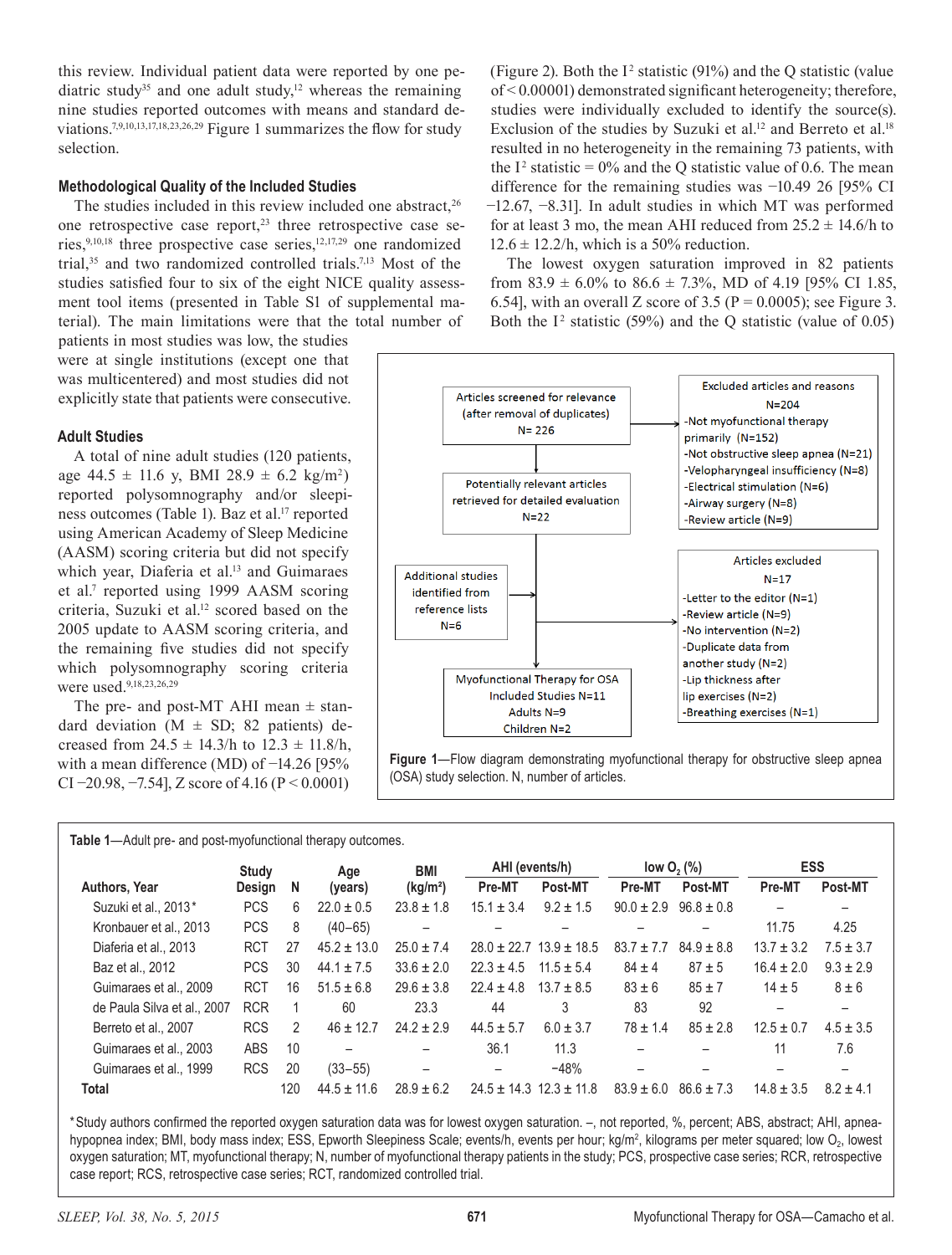

**Figure 2**—Adult premyofunctional and postmyofunctional therapy outcomes for apnea-hypopnea index (events per hour). CI, confidence interval; MT, myofunctional therapy; SD, standard deviation; Tx, treatment.

|                                                                                                | <b>Post-Myofunctional Tx</b> |     |       | <b>Pre-Myofunctional Tx</b> |     |       |        | <b>Mean Difference</b>         |     | <b>Mean Difference</b>                          |
|------------------------------------------------------------------------------------------------|------------------------------|-----|-------|-----------------------------|-----|-------|--------|--------------------------------|-----|-------------------------------------------------|
| Study or Subgroup                                                                              | Mean                         | SD  | Total | Mean                        | SD  | Total |        | Weight IV, Random, 95% Cl Year |     | IV, Random, 95% CI                              |
| Suzuki 2013                                                                                    | 96.8                         | 0.8 | 6     | 90                          | 2.9 | 6.    | 26.0%  | 6.80 [4.39, 9.21] 2013         |     | —                                               |
| Diaferia 2013                                                                                  | 84.9                         | 8.8 | 27    | 83.7                        | 7.7 | 27    | 15.8%  | 1.20 [-3.21, 5.61] 2013        |     |                                                 |
| Baz 2012                                                                                       | 87                           | 5   | 30    | 84                          | 4   | 30.   | 26.7%  | 3.00 [0.71, 5.29] 2012         |     |                                                 |
| Guimaraes 2009                                                                                 | 85                           |     | 16    | 83                          | 6.  | 16    | 15.4%  | 2.00 [-2.52, 6.52] 2009        |     |                                                 |
| Berreto 2007                                                                                   | 85                           | 2.8 | 2     | 78                          | 1.4 | 2     | 16.1%  | 7.00 [2.66, 11.34] 2007        |     |                                                 |
| Total (95% CI)                                                                                 |                              |     | 81    |                             |     | 81    | 100.0% | 4.19 [1.85, 6.54]              |     |                                                 |
| Heterogeneity: Tau <sup>2</sup> = 4.00; Chi <sup>2</sup> = 9.74, df = 4 (P = 0.05); $P = 59\%$ |                              |     |       |                             |     |       |        |                                |     | 20                                              |
| Test for overall effect: Z = 3.50 (P = 0.0005).                                                |                              |     |       |                             |     |       |        |                                | -20 | $-10$<br>10<br>Favors [Pre-MT] Favors [Post-MT] |

**Figure 3**—Adult premyofunctional and postmyofunctional therapy outcomes for lowest oxygen saturation (percent). CI, confidence interval; MT, myofunctional therapy; SD, standard deviation; Tx, treatment.

| <b>Post-Myofunctional Tx</b>                                         |      |     | <b>Pre-Myofunctional Tx</b> |      |     |       | Mean Difference |                                    | <b>Mean Difference</b> |                                  |  |  |  |  |
|----------------------------------------------------------------------|------|-----|-----------------------------|------|-----|-------|-----------------|------------------------------------|------------------------|----------------------------------|--|--|--|--|
| Study or Subgroup                                                    | Mean | SD  | Total                       | Mean | SD  | Total | Weight          | IV, Fixed, 95% Cl Year             |                        | IV, Fixed, 95% CI                |  |  |  |  |
| Diaferia 2013                                                        | 7.5  | 3.7 | 27                          | 13.7 | 3.2 | 27    | 28.5%           | $-6.20$ $[-8.05, -4.35]$ 2013      |                        | --                               |  |  |  |  |
| Baz 2012                                                             | 9.3  | 2.9 | 30                          | 16.4 | 2   | 30    | 61.0%           | $-7.10$ [ $-8.36$ , $-5.84$ ] 2012 |                        |                                  |  |  |  |  |
| Guimaraes 2009                                                       | 8    | 6   | 16                          | 14   | 5   | 16    | 6.6%            | $-6.00$ [ $-9.83$ , $-2.17$ ] 2009 |                        |                                  |  |  |  |  |
| Berreto 2007                                                         | 4.5  | 3.5 | 2.                          | 12.5 | 0.7 |       |                 | 4.0% -8.00 [-12.95, -3.05] 2007    |                        |                                  |  |  |  |  |
| Total (95% CI)                                                       |      |     | 75                          |      |     | 75    | 100.0%          | $-6.81$ [-7.79, -5.82]             |                        |                                  |  |  |  |  |
| Heterogeneity: Chi <sup>2</sup> = 1.02, df = 3 (P = 0.80); $P = 0\%$ |      |     |                             |      |     |       |                 |                                    | $-20$                  | 20<br>$-10$<br>۱0                |  |  |  |  |
| Test for overall effect: $Z = 13.55$ (P < 0.00001)                   |      |     |                             |      |     |       |                 |                                    |                        | Favors [Post-MT] Favors [Pre-MT] |  |  |  |  |

**Figure 4**—Adult premyofunctional and postmyofunctional therapy outcomes for Epworth Sleepiness Scale. CI, confidence interval; MT, myofunctional therapy; SD, standard deviation; Tx, treatment.

demonstrated significant heterogeneity, therefore, studies were individually excluded to identify the source(s). Exclusion of the studies by Suzuki et al.<sup>12</sup> and Berreto et al.<sup>18</sup> resulted in no heterogeneity in the remaining 73 patients, with the  $I^2$ statistic  $= 0\%$  and the Q statistic value of 0.56. Oxygen desaturation index was reported by one study, and demonstrated a reduction from  $14.53 \pm 5.04$  to  $9.27 \pm 4.27$ , pre- and post-MT, respectively.17 Sleepiness decreased in all studies reporting the outcome. The Epworth Sleepiness Scale (ESS)<sup>38</sup> decreased in 75 patients from 14.8 ± 3.5 to 8.2 ± 4.1, MD of −6.81 [95% CI −7.79, −5.82], with an overall Z score of 13.55 (P < 0.00001); see Figure 4. Both the  $I^2$  statistic (0%) and the Q statistic (value of 0.8) demonstrated no heterogeneity.

#### **Snoring**

Snoring changes were evaluated by 4 studies, Baz et al., $17$ Berreto et al.,<sup>18</sup> de Paula Silva et al.<sup>23</sup> and Guimaraes et al.<sup>7</sup>; see Table 2. Baz et al.<sup>17</sup> reported that 30 patients snored before

therapy and 16 snored after therapy,  $P = 0.008$  (yes versus no; article did not specify if patient or bed partner was asked) and the polysomnography demonstrated that the percent of total sleep time spent snoring decreased from  $14.05 \pm 4.89\%$  to  $3.87 \pm 4.12\%$  (before and after, respectively), P < 0.001.<sup>17</sup> Guimaraes et al.<sup>7</sup> found snoring frequency decreased by 25% (article did not specify if patient or bed partner was asked) from 4 to 3 (based on  $0 =$  never to  $4 =$  everyday),  $P = 0.001$ , and the snoring intensity decreased by 66% from 3 to 1 (based on  $1 =$  similar to breathing and  $3 =$  very loud) with  $P = 0.001$ ; whereas the control groups had no change in snoring frequency or intensity. The case study by de Paula Silva et al.<sup>23</sup> demonstrated a decrease in snoring intensity after 8 sessions. Berreto et al.18 described two patients who decreased from a (bed partner) snoring score of 3 down to 2 ( $0 =$  snoring absence,  $1 =$  heavy breathing,  $2 =$  light snoring,  $3 =$  snoring that disturbs the bed partner and  $4 =$  snoring that can be heard outside the bedroom).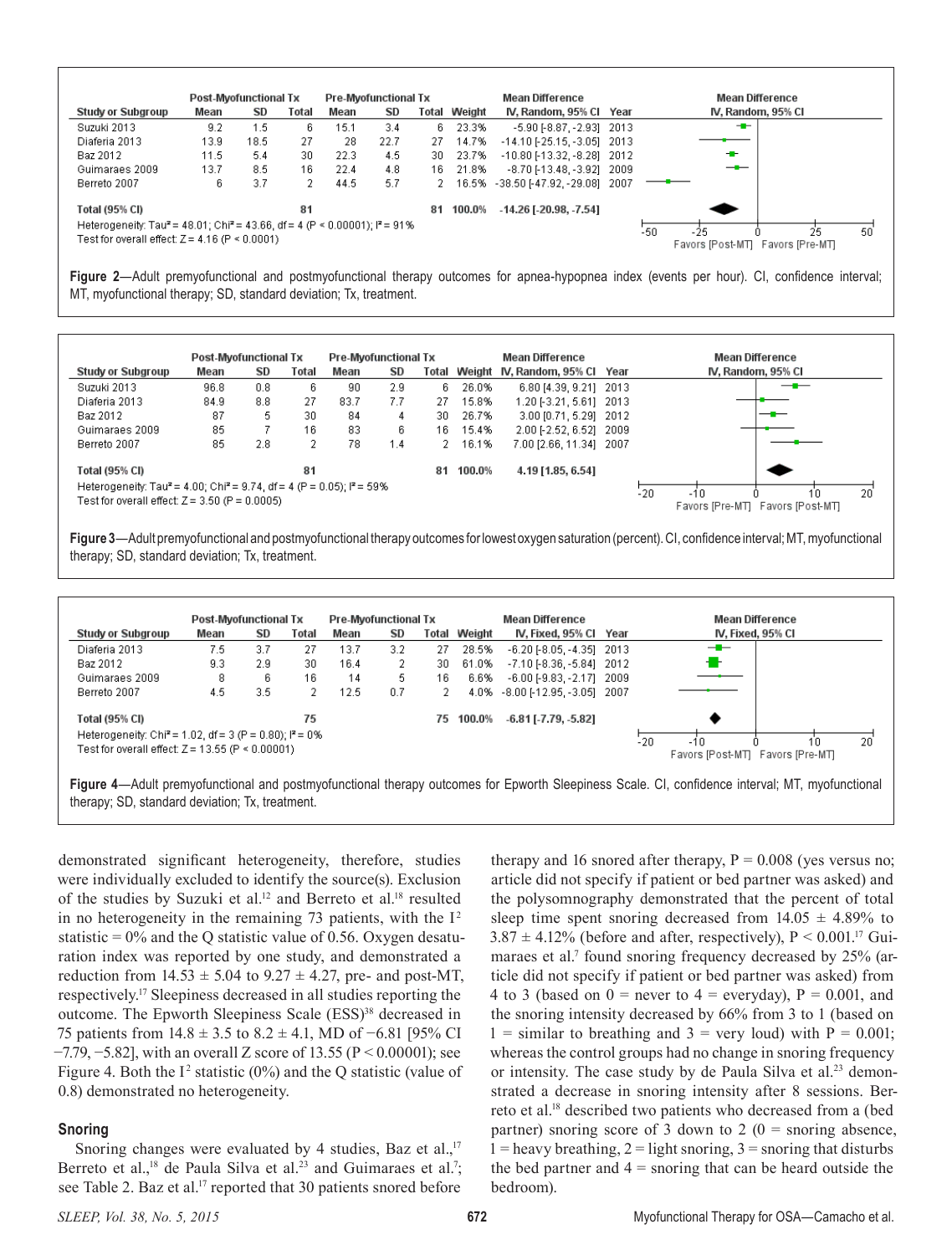| <b>Table 2</b> —Snoring outcomes based on mean values pre and post-myofunctional therapy. |  |  |
|-------------------------------------------------------------------------------------------|--|--|
|-------------------------------------------------------------------------------------------|--|--|

|                             |    |                     | <b>Subjective Snoring</b> |                    | <b>PSG %TST Snoring</b> |
|-----------------------------|----|---------------------|---------------------------|--------------------|-------------------------|
| Authors, Year               |    | Pre-MT              | Post-MT                   | Pre-MT             | <b>Post-MT</b>          |
| Baz et al., 2012            | 30 | $Yes = 30: No = 0$  | $Yes = 16: No = 14$       | $14.05 \pm 4.89\%$ | $3.87 \pm 4.12\%$       |
| Guimaraes et al., 2009      | 16 | Very loud           | Similar to breathing      |                    |                         |
| de Paula Silva et al., 2007 |    | Snoring             | Decreased snoring         |                    |                         |
| Berreto et al., 2007        |    | Disturbs bedpartner | Light snoring             |                    | -                       |

MT, myofunctional therapy; %TST, percentage of total sleep time. Snoring outcomes are based on quantified definitions pre- and post-myofunctional therapy by all studies except de Paula Silva et al. (case report).

#### **Pediatric Studies**

A total of two pediatric studies (25 patients, age  $8.4 \pm 3.1$  y) reported polysomnography and/or sleepiness outcomes. Both pediatric studies reported using 2007 AASM scoring criteria, and Guilleminault et al.<sup>10</sup> also specified that hypopneas were scored with a 50% reduction in nasal cannula curve and an associated 3% or more reduction in oxygen saturation and/or with associated arousals, while Villa et al.<sup>35</sup> did not specify the hypopnea scoring criteria. The study by Villa et al.<sup>35</sup> was a prospective randomized controlled trial in which postadenotonsillectomy patients were randomized to either oropharyngeal exercises or control group. The treatment group in this study consisted of 14 patients and the pre- and post-MT AHI was evaluated after 2 mo of oropharyngeal exercises. The AHI  $M \pm SD$  reduced from  $4.87 \pm 3.0/h$  to  $1.84 \pm 3.2/h$ ,  $P = 0.004$ (a  $62\%$  reduction).<sup>35</sup> The control group had minimal change in AHI during the 2-mo period  $(4.56/h$  down to  $4.11/h$ ).<sup>35</sup> The study by Guilleminault et al.<sup>10</sup> was a retrospective chart review, evaluating 24 children who were cured by the combination of adenotonsillectomy and palatal expansion (AHI  $0.4 \pm 0.3$ ); and 11 of the children received MT (intervention group) and 13 children did not receive MT (controls).10 At the 4-y follow-up, the children who practiced MT over the long term remained cured of OSA (AHI  $0.5 \pm 0.4$ ), compared to children who were never trained to perform the exercises and subsequently had a recurrence of OSA (AHI 5.3  $\pm$  1.5/h).<sup>10</sup> Although both pediatric MT studies compared the intervention groups to control groups, neither study reported pretreatment and posttreatment lowest oxygen saturation or sleepiness outcomes.

#### **DISCUSSION**

This systematic review and meta-analysis of nine adult and two pediatric studies evaluating the effect of MT on OSA has five main findings. First, MT provides a reduction in AHI of approximately 50% in adults and 62% in children. The preand post-MT AHI for adults decreased from  $24.5 \pm 14.3/h$  to 12.3 ± 11.8/h, MD of −14.26 [95% CI −20.98, −7.54] (P < 0.0001). For pediatric patients, the pre- and post-MT  $M \pm SD$  for AHI decreased from  $4.87 \pm 3.0/h$  to  $1.84 \pm 3.2/h$ , P = 0.004. Additionally, the study by Guilleminault et al.<sup>10</sup> reported that 11 children remained cured of OSA (AHI of  $0.5 \pm 0.4/h$ ) after continuing MT for 4 y. There was heterogeneity, and the studies by Suzuki et al.<sup>12</sup> and Berreto et al.<sup>18</sup> were shown to be the sources. The study by Suzuki et al.<sup>12</sup> had six patients, who used an oral exercise device to help train, but the length of time between polysomnography was 2 mo, whereas the remaining

adult studies reporting AHI had a follow-up duration of at least 3 mo between polysomnography studies. Had the study been extended to 3 mo, there may have been additional improvement in AHI. In studies with control groups, there was little to no improvement in the AHI for the control groups compared to improvement in the MT intervention group. There is also a clear improvement in lowest oxygen saturation by approximately 3–4%, with the meta-analysis of 81 patients demonstrating a mean difference pre- and post-MT of 4.19%, [95% CI 1.85, 6.54]. The oxygen desaturation index (ODI) was only reported by Baz et al.,<sup>17</sup> demonstrating a 36% reduction, but the article did not specify whether the ODI in the study was based on 3% or 4% desaturation.

Second, MT decreases snoring both subjectively and objectively. Four studies compared the pre- and post-MT outcomes and it was noted that snoring decreased after therapy (three of four studies quantified the snoring). The polysomnography demonstrated a 72.4% reduction in snoring pre- versus post-MT (14.05  $\pm$  4.89% to 3.87  $\pm$  4.12%, before and after, respectively),  $P < 0.001$ .<sup>17</sup> With regard to subjective improvement in snoring intensity, the three studies quantifying the outcomes reported that during posttreatment there was a decrease in snoring to either light snoring, or the sound was similar to normal breathing.

Third, subjective sleepiness also improves post-MT as demonstrated by a clear reduction in ESS score for the 93 patients in which it was administered, with a reduction from  $14.8 \pm 3.5$  to  $8.2 \pm 4.1$  (in 75 patients in whom M  $\pm$  SDs were reported).7,13,17,18,26,29 The posttreatment ESS is below the threshold for hypersomnia, which is generally considered to be 11 or higher on the scale.<sup>39</sup> Additionally, the 1999 study by Guimaraes<sup>9</sup> reported a subjective reduction in sleepiness; however, the use of a validated sleepiness scale was not specified.<sup>9</sup>

Fourth, despite the heterogeneity in oral and oropharyngeal exercises, overall the improvements in polysomnographic outcomes and sleepiness were consistent. MT was performed for as little as 5 min, twice daily, 4 days a week for  $2 \text{ mo}^{12}$  to as many as 10 min, three to five times daily for 3 mo.<sup>17</sup> The longest published experience with MT for adult OSA has been that of Guimaraes,<sup>9</sup> which is 6 mo. Guimaraes<sup>9</sup> has also published thorough instructions for performing the exercises that involve the soft palate, tongue, facial muscles, and stomatognathic functions to be performed 30 min a day.7

Fifth, future research is needed to help explain the pathophysiology and mechanism of action of MT as treatment for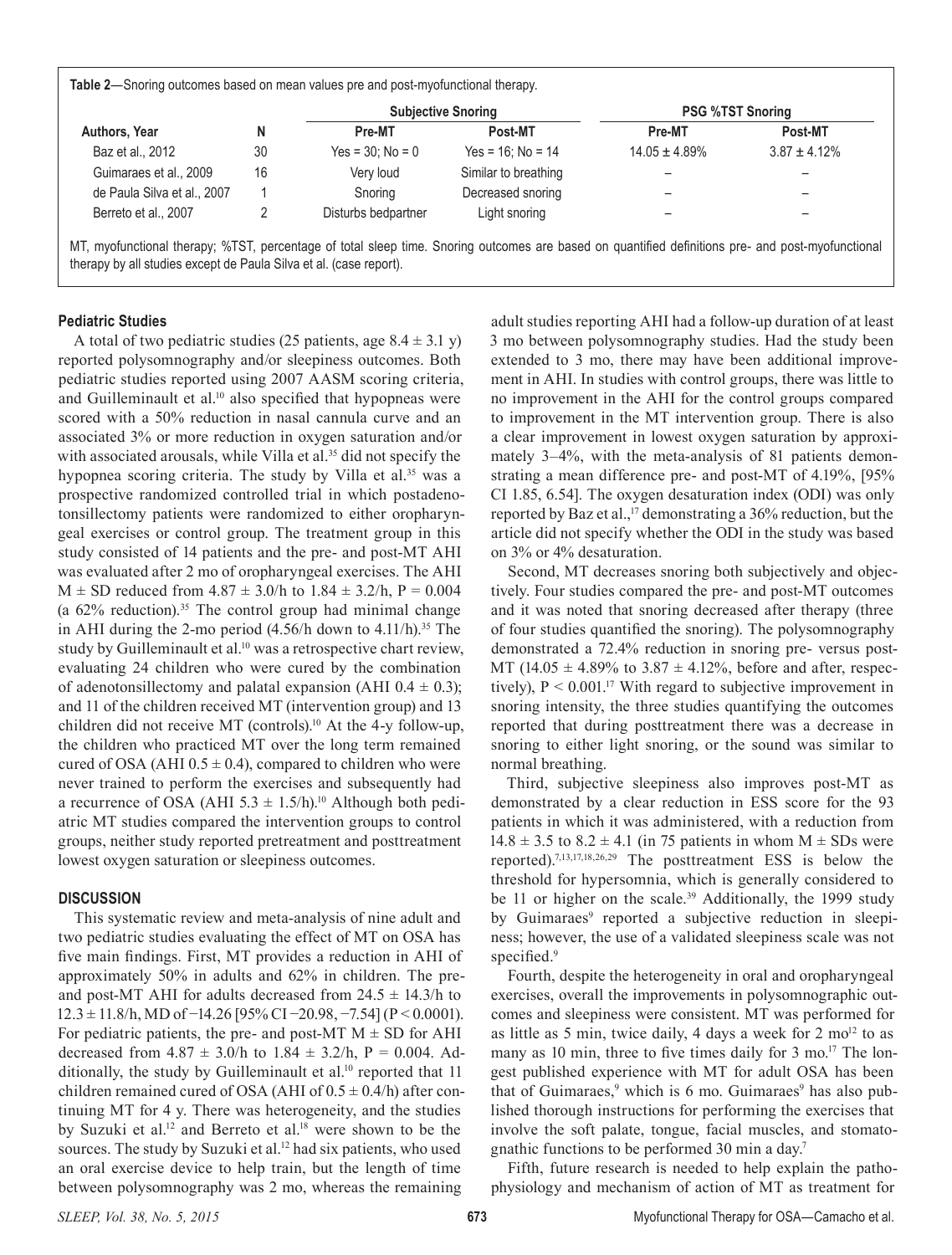OSA. It can be hypothesized that the exercises improve oral and/or oropharyngeal muscle tone and also may decrease the amount of fatty deposition of the tongue, but this has not been proven. It can be recommended that future researchers consider using the standardized exercises, which have been developed and used over a period of several years by Guimaraes et al.7 because they have the most experience with the therapy. As pointed out by Guimaraes et al.,<sup>7</sup> because MT is based on an integrative approach with several exercises, it is not possible to determine the effects of specific exercises to determine which ones contribute the most to improvement in outcomes<sup>7</sup>; therefore, future studies could consider exploring the effect of individual exercises. Individual patient data were not available for most studies; therefore, a subanalysis could not be performed for BMI, AHI, age, etc. based on the current literature. However, with regard to BMI, Guimaraes et al.<sup>7</sup> and Baz et al.<sup>17</sup> had significant reductions in AHI in overweight (BMI  $M \pm SD$ )  $29.6 \pm 3.8$ ) and obese patients (BMI M  $\pm$  SD 33.6  $\pm$  2.0). With regard to age, the MT has been shown effective in children and adults of all ages studied thus far, ranging from 3 to 60 y.

#### **Limitations**

A total of 145 patients (including 25 children) were included in this meta-analysis; however, the magnitude of the effects was highly significant. Although there were nine adult studies, a significant limitation for pediatric studies is that currently only two articles have been published. Additionally, long-term follow-up for more than 6 mo is limited. Except the study by Guilleminault et al,<sup>10</sup> which followed patients for 4 y, all of the other studies spanned 2 to 6 mo. The study by Guilleminault et al.<sup>10</sup> demonstrates a long-term (4 y) maintenance of reduction in AHI and alleviation of OSA symptoms in patients who continued to perform MT exercises, compared to the control group that had recurrence of symptoms and recurrence of an elevated AHI at 4-y follow-up.10 Because this is the only study that has reported outcomes longer than 6 mo after initiation of MT exercises, additional long-term studies are needed to demonstrate the lasting effects of continued MT. Questions that have not been addressed that could be studied in the future include whether there is a relationship with the tongue exercises and changes in the tongue and palatal muscle tone and/ or strength, tongue size (tongue fat), and overall upper airway volume changes pretreatment and posttreatment.

#### **CONCLUSION**

Current literature demonstrates that myofunctional therapy decreases AHI by approximately 50% in adults and 62% in children. Lowest oxygen saturation, snoring, and sleepiness outcomes improve in adults. Myofunctional therapy could serve as an adjunct to other OSA treatments.

# **DISCLOSURE STATEMENT**

This was not an industry supported study. Dr. Kushida has received research support from Aerial BioPharma, Pacific Medico Co., Ltd., Resmed, Apnex Medical, Impax Laboratories, Inc., and Cephalon; has consulted for Apnex, Seven Dreamers Laboratories, Noven Pharmaceuticals, UCB, Philips-Respironics, Zephyr; and has received royalties from Philips Respironics. The other authors have indicated no financial conflicts

of interest. The work was performed at Stanford Hospital and Clinics, Stanford, CA. The views herein are the private views of the authors and do not reflect the official views of the Department of the Army or the Department of Defense.

#### **REFERENCES**

- 1. Sullivan CE, Issa FG, Berthon-Jones M, Eves L. Reversal of obstructive sleep apnoea by continuous positive airway pressure applied through the nares. Lancet 1981;1:862–5.
- 2. Camacho M, Certal V, Capasso R. Comprehensive review of surgeries for obstructive sleep apnea syndrome. Braz J Otorhinolaryngol 2013;79:780–8.
- 3. Randerath WJ, Verbraecken J, Andreas S, et al. Non-CPAP therapies in obstructive sleep apnoea. Eur Respir J 2011;37:1000–28.
- 4. Eckert DJ, White DP, Jordan AS, Malhotra A, Wellman A. Defining phenotypic causes of obstructive sleep apnea. Identification of novel therapeutic targets. Am J Crit Care Med 2013;188:996–1004.
- 5. Puhan MA, Suarez A, Lo Cascio C, Zahn A, Heitz M, Braendli O. Didgeridoo playing as alternative treatment for obstructive sleep apnoea syndrome: randomised controlled trial. BMJ 2006;332:266–70.
- 6. Wardrop PJ, Ravichandran S, Hair M, Robertson SM, Sword D. Do wind and brass players snore less? A cross-sectional study of snoring and daytime fatigue in professional orchestral musicians. Clin Orolaryngol 2011;36:134–8.
- 7. Guimaraes KC, Drager LF, Genta PR, Marcondes BF, Lorenzi-Filho G. Effects of oropharyngeal exercises on patients with moderate obstructive sleep apnea syndrome. Am J Respir Crit Care Med 2009;179:962–6.
- 8. Rogers AP. Exercises for the development of muscles of face with view to increasing their functional activity. Dental Cosmos LX 1918;59:857–76.
- 9. Guimaraes KC. [Soft tissue changes of the oropharynx in patients with obstructive sleep apnea]. J Bras Fonoaudiol 1999;1:69–75.
- 10. Guilleminault C, Huang YS, Monteyrol PJ, Sato R, Quo S, Lin CH. Critical role of myofascial reeducation in pediatric sleep-disordered breathing. Sleep Med 2013;14:518–25.
- 11. Steele CM. On the plausibility of upper airway remodeling as an outcome of orofacial exercise. Am J Respir Crit Care Med 2009;179:858–9.
- 12. Suzuki H, Watanabe A, Akihiro Y, et al. Pilot study to assess the potential of oral myofunctional therapy for improving respiration during sleep. J Prosthodont Res 2013;57:195–9.
- 13. Diaferia G, Badke L, Santos-Silva R, Bommarito S, Tufik S, Bittencourt L. Effect of speech therapy as adjunct treatment to continuous positive airway pressure on the quality of life of patients with obstructive sleep apnea. Sleep Med 2013;14:628–35.
- 14. Higgins JP, Thompson SG, Deeks JJ, Altman DG. Measuring inconsistency in meta-analyses. BMJ 2003;327:557–60.
- 15. Lau J, Ioannidis JP, Schmid CH. Quantitative synthesis in systematic reviews. Ann Intern Med 1997;127:820–6.
- 16. Moher D, Liberati A, Tetzlaff J, Altman DG. Preferred reporting items for systematic reviews and meta-analyses: the PRISMA statement. PLoS Med 2009;6:e1000097.
- 17. Baz H, Elshafey M, Elmorsy S, Abu-Samra M. The role of oral myofunctional therapy in managing patients with mild to moderate obstructive sleep apnea. PAN Arab J Rhinol 2012;2:17–22.
- 18. Berreto e Silva Pitta D, Farias Pessoa A, Sampaio AL, Nonato Rodrigues R, Guiot Tavares M, Tavares P. Oral myofunctional therapy applied on two cases of severe obstructive sleep apnea. Intl Arch Otorhinolaryngol 2007;11:350–4.
- 19. Brasili L, Martella S, Vitelli O, et al. Myofunctional treatment of sleep disordered breathing in children [Abstract]. Eur Respir Soc Annu Congress 2013;42:992.
- 20. Cooper A. Orofacial myology and myofunctional therapy for sleep telated breathing disorders. Sleep Med Clin 2010;5:109–13.
- 21. Das UM, Beena JP. Effectiveness of circumoral muscle exercises in the developing dentofacial morphology in adenotonsillectomized children: an ultrasonographic evaluation. J Indian Soc Pedod Prev Dent 2009;27:94–103.
- 22. De Dios JA, Brass SD. New and unconventional treatments for obstructive sleep apnea. Neurotherapeutics 2012;9:702–9.
- 23. de Paula Silva LM, dos Santos Aureliano FT, Rodrigues Motta A. [Speech therapy in the obstructive sleep apnea-hypopnea syndrome: case report]. Revista CEFAC 2007;9:490–6.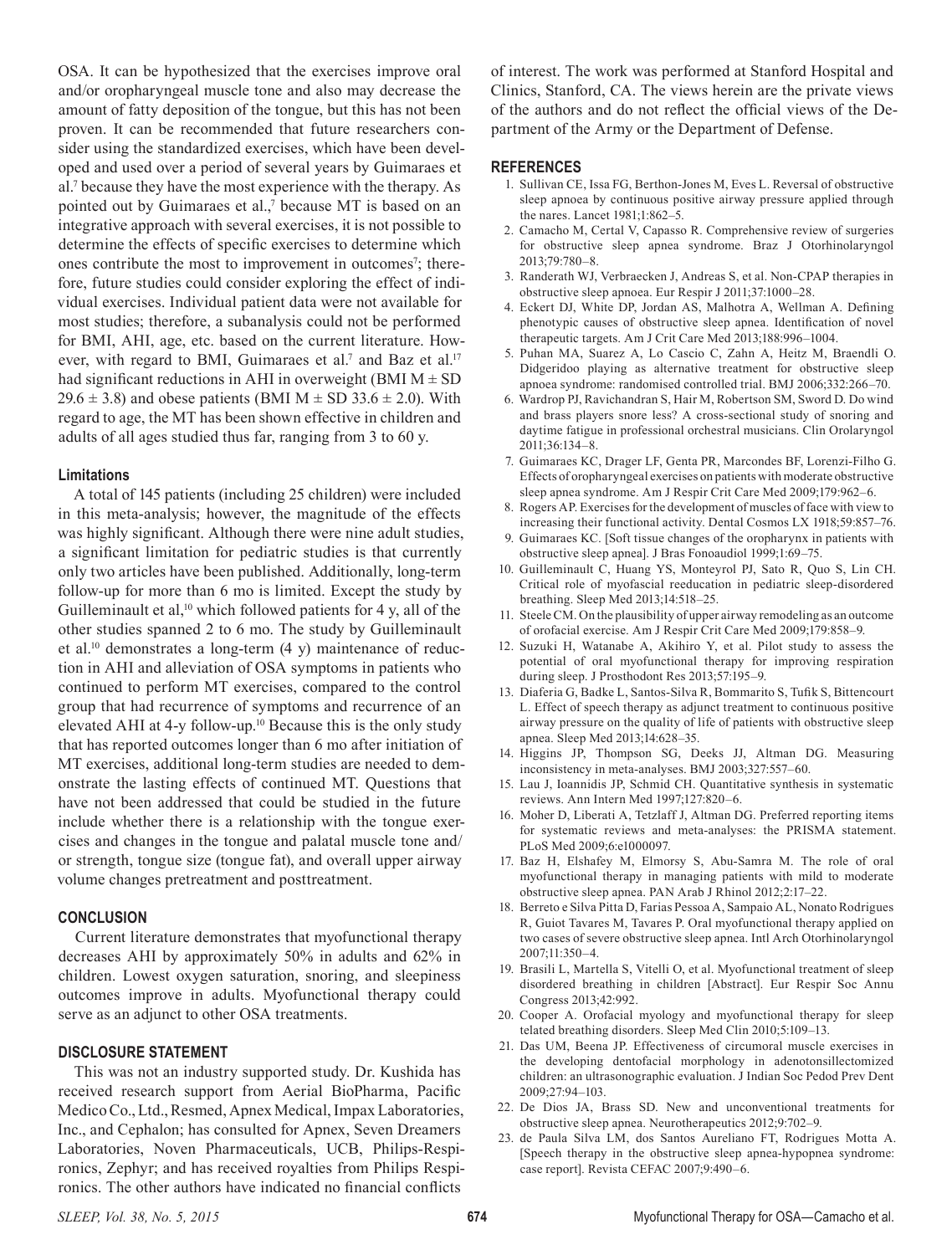- 24. Diaféria G, Truksinas E, Haddad FLM, et al. Phonoaudiological assessment of patients with obstructive sleep apnea. Sleep Sci 2011;4:1–7.
- 25. Guimaraes KC, Drager LF, Marcondes BF, Lorenzi Filho G. Treatment of obstructive sleep apnea with oro-pharyngeal exercises: a randomized study [abstract]. Am J Respir Crit Care Med 2007:A755.
- 26. Guimaraes KC, Protetti HM. The phonoaudiological work at obstructive sleep apnea. Sleep 2003;26(Abstract Suppl):A209.
- 27. Huang YS, Guilleminault C. Pediatric obstructive sleep apnea and the critical role of oral-facial growth: evidences. Front Neurol 2012;3:184.
- 28. Khaleghipour S, Masjedi M, Kelishadi R. The effect of breathing exercises on the nocturnal enuresis in the children with the sleepdisordered breathing. Iran Red Crescent Med J 2013;15:e8986.
- 29. Kronbauer KF, Trezza PM, Gomes CF. [Speech therapy proposals to the snoring patient]. Distúrbios da Comunicação 2013;25:119–27.
- 30. Moeller JL. Orofacial myofunctional therapy: why now? Cranio 2012;30:235–6.
- 31. Sauer C, Schluter B, Hinz R, Gesch D. Childhood obstructive sleep apnea syndrome: an interdisciplinary approach A prospective epidemiological study of 4,318 five-and-a-half-year-old children. J Orofac Orthop 2012;73:342–58.
- 32. Valbuza JS, de Oliveira MM, Conti CF, Prado LB, de Carvalho LB, do Prado GF. Methods for increasing upper airway muscle tonus in treating obstructive sleep apnea: systematic review. Sleep Breath 2010;14:299– 305.
- 33. Valbuza JS, Oliveira MM, Conti CF, Prado LB, Carvalho LB, Prado GF. Methods to increase muscle tonus of upper airway to treat snoring: systematic review. Arq Neuropsiquiatr 2008;66:773–6.
- 34. Verma SK, Maheshwari S, Sharma NK, Prabhat KC. Role of oral health professional in pediatric obstructive sleep apnea. Natl J Maxillofac Surg 2010;1:35–40.
- 35. Villa MP, Brasili L, Ferretti A, et al. Oropharyngeal exercises to reduce symptoms of OSA after AT. Sleep Breath 2014.
- 36. Moeller JL, Paskay LC, Gelb ML. Myofunctional therapy: a novel treatment of pediatric sleep-disordered breathing. Sleep Med Clin 2014;9:235–43.
- 37. Kumar TV, Kuriakose S. Ultrasonographic evaluation of effectiveness of circumoral muscle exercises in adenotonsillectomized children. J Clin Pediatr Dent 2004;29:49–55.
- 38. Johns MW. A new method for measuring daytime sleepiness: the Epworth sleepiness scale. Sleep 1991;14:540–5.
- 39. Johns M, Hocking B. Daytime sleepiness and sleep habits of Australian workers. Sleep 1997;20:844–9.